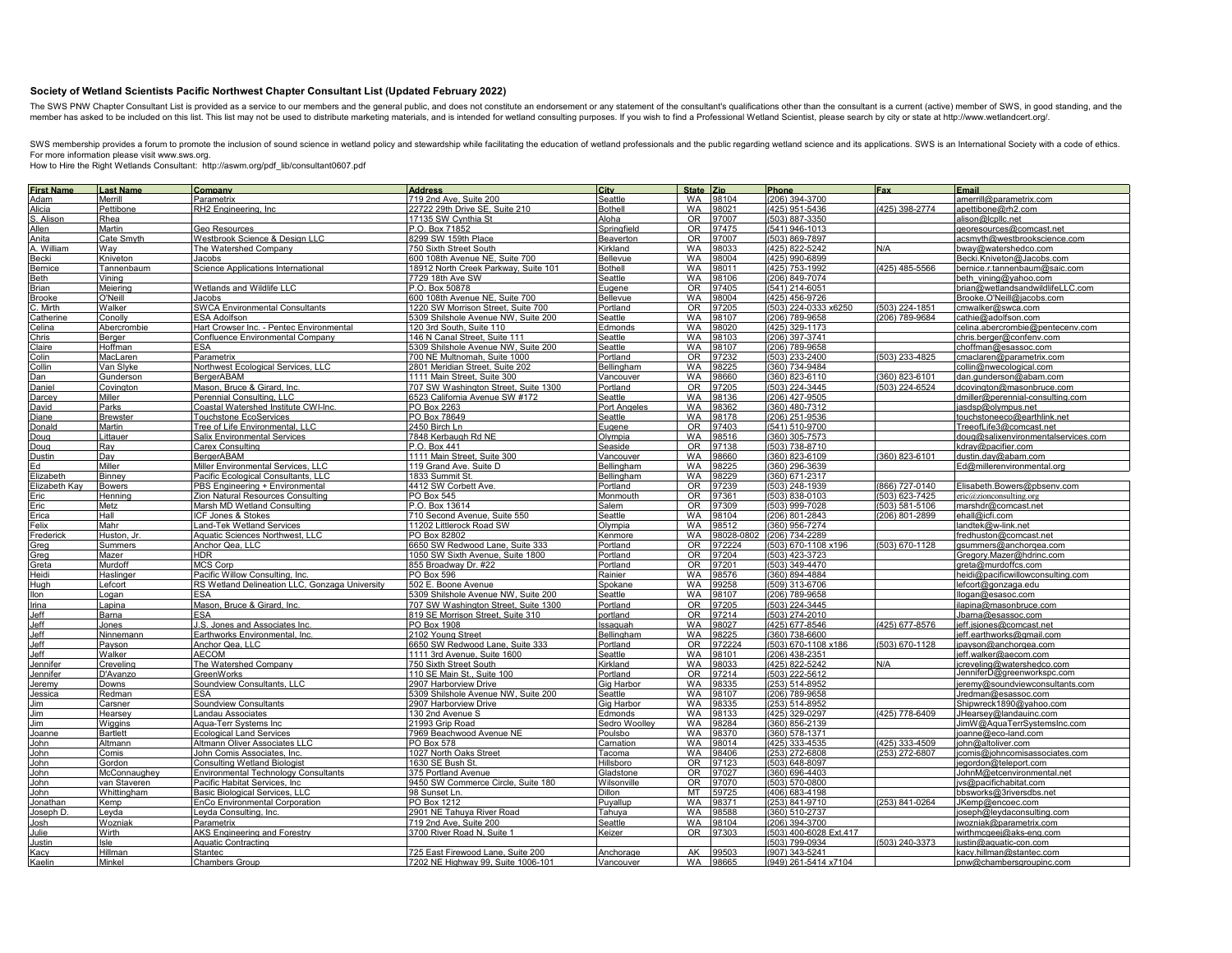## **Society of Wetland Scientists Pacific Northwest Chapter Consultant List (Updated February 2022)**

The SWS PNW Chapter Consultant List is provided as a service to our members and the general public, and does not constitute an endorsement or any statement of the consultant's qualifications other than the consultant is a

SWS membership provides a forum to promote the inclusion of sound science in wetland policy and stewardship while facilitating the education of wetland professionals and the public regarding wetland science and its applica For more information please visit www.sws.org.

How to Hire the Right Wetlands Consultant: http://aswm.org/pdf\_lib/consultant0607.pdf

|                                                                                                                                                                                                                                            | <b>Last Name</b>         | Company                                        | <b>Address</b>                      | City              | State Zip       |           | Phone                | Fax                | <b>Email</b>                      |
|--------------------------------------------------------------------------------------------------------------------------------------------------------------------------------------------------------------------------------------------|--------------------------|------------------------------------------------|-------------------------------------|-------------------|-----------------|-----------|----------------------|--------------------|-----------------------------------|
| First Name<br>Karla                                                                                                                                                                                                                        | Gallina                  | Aqua-Terr Systems, Inc.                        | Lake Louise Dr. #4                  | Bellingham        | <b>WA</b>       | 98229     | (360) 389-5593       |                    | KarlaG@AquaTerrSystemsInc.com;    |
| Karen                                                                                                                                                                                                                                      | Allen                    | Aequinox                                       | 1624 NW Trenton Ave                 | Bend              | <b>OR</b>       | 97703     | 541) 617-1380        |                    | cxallen@gmail.com                 |
| Katharine                                                                                                                                                                                                                                  | Lee                      | PBS Engineering + Environmental                | 2517 Eastlake Ave E, Ste 100        | Seattle           | <b>WA</b>       | 98102     | 206) 766-7618        | (206) 762-4780     | katharine lee@pbsenv.com          |
| Kathv                                                                                                                                                                                                                                      | Curry                    | The Wetland Edge. Inc.                         | PO Box 945                          | Issaguar          | <b>WA</b>       | 98027     | (425) 941-8937       |                    | thewetlandedge@hotmail.com        |
| atie                                                                                                                                                                                                                                       | Walter                   | Shannon & Wilson, Inc.                         | 400 North 34th Street, Suite 100    | Seattle           | <b>WA</b>       | 98103     | (206) 695-6738       | (206) 695-6777     | klw@shanwil.com                   |
|                                                                                                                                                                                                                                            |                          |                                                |                                     |                   |                 |           |                      |                    |                                   |
| Keith                                                                                                                                                                                                                                      | Fabing                   | Keith Fabing Inc.                              | 4816 S. Alaska Street               | Seattle           | <b>WA</b>       | 98118-185 | (206) 898-8868       |                    | keithfabing@gmail.com             |
| <errie< td=""><td>McArthur</td><td>Confluence Environmental Company</td><td>146 N Canal Street, Suite 111</td><td>Seattle</td><td><b>WA</b></td><td>98103</td><td>206) 321-6633</td><td></td><td>kerrie.mcarthur@confenv.com</td></errie<> | McArthur                 | Confluence Environmental Company               | 146 N Canal Street, Suite 111       | Seattle           | <b>WA</b>       | 98103     | 206) 321-6633        |                    | kerrie.mcarthur@confenv.com       |
| Key                                                                                                                                                                                                                                        | McMurry                  | Key Environmental Solutions, LLC.              | 550 Mill Creek Road                 | Raymond           | WA              | 38577     | 360) 942-3184 x138   | (360) 942-0260     | key@keyenvironmentalsolutions.com |
| Kimberly                                                                                                                                                                                                                                   | McDonald                 | Shelterwood Consulting                         | 7716 32nd Ave NW                    | Seattle           | <b>WA</b>       | 98117     | (206) 571-4249       |                    | shelterwood55@comcast.net         |
| (imberly                                                                                                                                                                                                                                   | McDonald                 | Shelterwood Consulting                         | 8655 Nahahum Canyon Road            | Cashmere          | <b>WA</b>       | 98815     | (206) 571-4249       |                    | shelterwood55@comcast.net         |
| .imberly                                                                                                                                                                                                                                   | Degutis                  | PBS Engineering + Environmental                | 4412 SW Corbett Ave.                | Portland          | <b>OR</b>       | 97239     | (503) 248-1939       |                    | kimberly.degutis@pbsusa.com       |
| <b>Cristen</b>                                                                                                                                                                                                                             | Currens                  | MacKay Sposito                                 | 1325 SE Tech Center Dr #140         | Vancouver         | <b>WA</b>       | 98683     | (360) 334-5176       | (360) 695-0833     | kcurrens@mackaysposito.com        |
| aura                                                                                                                                                                                                                                       | Miller                   | Tetra Tech EC                                  | 1750 SW Harbor Drive                | Portland          | <b>WA</b>       | 97201     | (503) 721-7218       |                    | aura.miller@tteci.com             |
| .ee                                                                                                                                                                                                                                        | Brennan                  | Agate Engineering, Inc.                        | 1175 E. Main Street, Suite 1-A      | Medford           | OR              | 97504     | (541) 282-7930       | (541) 282-7923     | agate@engineer.com                |
|                                                                                                                                                                                                                                            |                          |                                                |                                     |                   | <b>OR</b>       | 97814     | (541) 403-1163       |                    |                                   |
| eslie                                                                                                                                                                                                                                      | Gecy                     | EcoWest Consulting, Inc.                       | 13740 Red Fox                       | <b>Baker City</b> |                 |           |                      |                    | lgecy@ecowest-inc.com             |
| ia                                                                                                                                                                                                                                         | Webb                     | Winzler & Kelly                                | 633 Third Street                    | Eureka            | CA              | 95501     | (707) 443-8326       | (707) 444-8330     | lia.webb@ghd.com                  |
| inda                                                                                                                                                                                                                                       | Krippner                 | Krippner Consulting, LLC                       | P.O. Box 17621                      | Seattle           | WA              | 98127     | (206) 954-0901       |                    | inda@krippnerconsulting.com       |
| isa                                                                                                                                                                                                                                        | Berntsen                 | Geoenaineers                                   | 1550 Woodridge Drive SE             | Port Orchard      | <b>WA</b>       | 98366     | (360) 769-8400       | $(360) 769 - 8700$ | berntsen@geoengineers.com         |
| isa                                                                                                                                                                                                                                        | Danielski                | <b>HDR</b>                                     | 929108th Avenue NE, Suite1300       | <b>Bellevue</b>   | <b>WA</b>       | 98004     | (425) 450-6381       | (425) 453-7107     | ldanielski@comcast.net            |
| isa                                                                                                                                                                                                                                        | Palazzi                  | Pacific Rim Soil & Water, Inc.                 | 1220 Fourth Avenue East             | Olympia           | <b>WA</b>       | 98506     | 360) 236-1899        | (360) 236-7813     | isa@pacificrimsoilandwater.com    |
| .oran                                                                                                                                                                                                                                      | Waldron                  | Land And Water Environmental Services, Inc     | 119 NE 2nd Street. Suite B          | Oakland           | OR              | 97462     | (541) 459-4141       | (541) 672-7170     | lwaldron@landandwater.biz         |
| <u>yndor</u>                                                                                                                                                                                                                               | Lee                      | L.C. Lee & Associates, Inc                     | 2442 NW Market Street, #392         | Seattle           | <b>WA</b>       | 98107     | (206) 979-5633       |                    | yndon@lcleeinc.com                |
| Maki                                                                                                                                                                                                                                       | Dalzell                  | <b>HNTB</b>                                    | 600 108th Avenue NE, Suite 900      | Bellevue          | <b>WA</b>       | 98004     | (425) 456-8661       |                    | mdalzell@hntb.com                 |
| Mark                                                                                                                                                                                                                                       | <b>Matthies</b>          | <b>ICF Jones &amp; Stokes</b>                  | 710 Second Avenue, Suite 550        | Seattle           | <b>WA</b>       | 98104     | (206) 801-2826       | (206) 801-2899     | nmatthies@icfi.com                |
|                                                                                                                                                                                                                                            |                          |                                                |                                     |                   | <b>WA</b>       |           |                      | (425) 844-0596     |                                   |
| Mary                                                                                                                                                                                                                                       | Harenda                  | Mary Harenda Environmental Consulting          | 11104 320th Ave NE                  | Carnation         |                 | 98014     | (425) 761-5903       |                    | mharenda@cablespeed.com           |
| Martin                                                                                                                                                                                                                                     | Schott                   | Schott and Associates, LLC                     | 21018 NW Hwy 99 E                   | Aurora            | OR              | 97002     | (503) 577-5456       |                    | martin@schottandassociates.com    |
| Matthew                                                                                                                                                                                                                                    | Kuziensky                | Anchor Qea. LLC                                | 6720 SW Macadam Avenue, Suite 125   | Portland          | <b>OR</b>       | 97219     | (503) 972-5003       |                    | mkuziensky@anchorgea.com          |
| <i>Melinda</i>                                                                                                                                                                                                                             | (Wood) Butterfield       |                                                | 10180 SW Windmill Place             | Beaverton         | OR <sub></sub>  | 97008     | (503) 349-3438       | (503) 248-0223     | melindaibutterfield@gmail.com     |
| Merri                                                                                                                                                                                                                                      | Martz                    | Anchor Qea, LLC                                | 720 Olive Way, Suite 1900           | Seattle           | WA              | 98101     | (206) 971-2664       |                    | mmartz@anchorgea.com              |
| Michele                                                                                                                                                                                                                                    | <b>Bodtke</b>            | Northwest Ecological Services LLC              | 2801 Meridian Street, Suite 202     | Bellingham        | <b>WA</b>       | 98225     | (360) 734-9484       |                    | nichele@nwecological.com          |
| Michael                                                                                                                                                                                                                                    | Muscari                  | <b>SA Adolfson</b>                             | 5309 Shilshole Avenue NW, Suite 200 | Seattle           | WA              | 38107     | 206) 789-9658        | $(206)$ 789-9684   | nmuscari@esassoc.com              |
| Michael                                                                                                                                                                                                                                    | Rotsolk                  | Fernwood Environmental Services                | 2025 Commercial Street NE           | Salem             | OR <sub>1</sub> | 97303     | 503) 581-6887        | (503) 581-7047     | mike.fes@comcast.net              |
| Mike                                                                                                                                                                                                                                       | Holscher                 | Keystone Natural Resource Consulting           | 12920 SW Moreno Drive               | Gaston            | OR              | 97118     | (503) 201-9077       |                    | mike@keystonenrc.com              |
| Mike                                                                                                                                                                                                                                       | Layes                    | <b>ACERA Environmental Consulting Services</b> | 1409 7th Avenue SE                  | Olympia           | <b>WA</b>       | 98501     | (360) 292-9639       |                    | acera.consulting@gmail.com        |
| Molly                                                                                                                                                                                                                                      |                          | Northwest Ecological Services LLC              | 2801 Meridian Street, Suite 202     |                   | <b>WA</b>       | 98225     | (360) 734-9484       |                    |                                   |
|                                                                                                                                                                                                                                            | Porter                   |                                                |                                     | Bellingham        |                 |           |                      |                    | molly@nwecological.com            |
| N. Stan                                                                                                                                                                                                                                    | Geiger                   | <b>Aquatic Scientific Resources</b>            | 2225 NW Wheatfield Way              | Portland          | <b>OR</b>       | 97229     | (503) 244-9966       | (503) 690-6899     | annsstang@frontier.com            |
| Jancy                                                                                                                                                                                                                                      | Holzhauser               | <b>Environmental Solutions LLC</b>             | 55646 Drury Drive                   | <b>Blue River</b> | OR              | 97413     | (541) 822-1090       | (541) 822-1053     | nholz@envsol.net                  |
| Nancy                                                                                                                                                                                                                                      | <b>Olmsted Spanovich</b> | Olmsted Legacy                                 | P.O. Box 597                        | <b>West Linn</b>  | 0R              | 97068     | (503) 701-9987       |                    | Olmstedlegacy7@gmail.com          |
| Nell                                                                                                                                                                                                                                       | Lund                     | The Watershed Company                          | 750 Sixth Street South              | Kirkland          | <b>WA</b>       | 98033     | (425) 822-5242       | N/A                | nlund@watershedco.com             |
| licholas                                                                                                                                                                                                                                   | Coffey                   | Coffey Geoscience                              | 1745 23rd Street SE                 | Salem             | <b>OR</b>       | 97302     | (503) 588-6585       | (503) 689-1100     | coffey-geo@comcast.net            |
| Patricia                                                                                                                                                                                                                                   | <b>Bunting</b>           | Graham-Bunting & Associates                    | 3643 Legg Road                      | Bow               | WA              | 98232     | (360) 766-4441       | (360) 766-4443     | aba@fidalgo.net                   |
| Patrick                                                                                                                                                                                                                                    | Togher                   | PBS                                            | 2517 Eastlake Ave. East, Suite 100  | Seattle           | WA              | 98102     | (206) 233-9639       |                    | patrick.togher@pbsusa.com         |
| Paul                                                                                                                                                                                                                                       | Hamidi                   | AECOM                                          | 1111 3rd Avenue, Suite 1600         | Seattle           | WA              | 98101     | (206) 438-2418       |                    | paul hamidi@aecom.com             |
| Perry                                                                                                                                                                                                                                      | Welch                    | <b>Welch Ecological Services</b>               | 814 Dupont St.                      | Bellingham        | <b>WA</b>       | 98225     | (360) 305-6867       |                    | welchecological@comcast.net       |
|                                                                                                                                                                                                                                            |                          |                                                | PO Box 1721                         |                   |                 |           |                      |                    |                                   |
| Peter                                                                                                                                                                                                                                      | Super                    | Evergreen Aquatic Resource Consultants, LLC    |                                     | ssaquah           | WA              | 98027     | (425) 677-7166       |                    | psuper@evergreenarc.com           |
| Phil                                                                                                                                                                                                                                       | Quarterman               | <b>W&amp;H Pacific</b>                         | 9755 SW Barnes Rd, Ste 300          | Portland          | <b>OR</b>       | 97225     | (503) 372-3562       | (503) 526-0775     | PQuarterman@whpacific.com         |
| Pierre                                                                                                                                                                                                                                     | Bordenave                | InterMountain Resources                        | 101 North Fourth Avenue, Suite 203  | Sandpoint         | ID              | 83864     | (208) 263-9391       | $(208)$ 263-7013   | oierre@intermountainresources.com |
| Ralph                                                                                                                                                                                                                                      | Garono                   | Earth Design Consultants Inc.                  | 230 SW Third, Suite 212             | Corvallis         | 0R              | 97333     | (541) 757-7896       |                    | rgarono@earthdesign.com           |
| Rian                                                                                                                                                                                                                                       | Myers                    | Myers Biodynamics, Inc.                        | 11254 Sunrise Drive                 | Bainbridge Island | WA              | 98110     | (206) 842-6073       | (206) 842-3797     | myersbiodynamics@bainbridge.net   |
| Robert                                                                                                                                                                                                                                     | Kina                     | Wetlands Northwest LLC                         | 5218 Ivanhoe Place NE               | Seattle           | <b>WA</b>       | 98105     | (206) 456-5474       |                    | robert@wetlandsnw.com             |
| <b>Robert</b>                                                                                                                                                                                                                              | Knable                   | Louis Berger Group, Inc.                       | 700 NE Multnomah, Suite 900         | Portland          | <b>OR</b>       | 97232-41  | (503) 236-8839 x9572 | N/A                | knable@louisberger.com            |
| रेobert                                                                                                                                                                                                                                    | Rohrer                   | Ecological Consulting Inc.                     | 2223 Parkside Drive                 | Boise             | ID              | 83712     | (208) 343-2379       | (208) 343-2379     | oobrohrer@cableone.net            |
| <b>cobbyn</b>                                                                                                                                                                                                                              | Myers                    |                                                | 2102 Brashem Ave                    | <b>Bremerton</b>  | <b>WA</b>       | 98310     | (360) 710-6066       |                    | robbyn@bgeenvironmental.com       |
| amuel                                                                                                                                                                                                                                      | Casne                    | Casne Biological Services                      | 3920 W. Parkmont Place              | Seattle           | WA              | 98199     | 206) 282-2083        |                    | samcasne@comcast.net              |
| iarah Spear                                                                                                                                                                                                                                | Cooke                    | Cooke Scientific                               | 4231 NE 110th Street                | Seattle           | WA              | 98125     | 206) 695-2267        |                    |                                   |
|                                                                                                                                                                                                                                            |                          | ESA                                            |                                     |                   |                 |           |                      |                    | cookess@comcast.net               |
| arah                                                                                                                                                                                                                                       | Hartung                  |                                                | 819 SE Morrison Street, Suite 310   | Portland          | 0R              | 97214     | (503) 274-2010       |                    | shartung@esassoc.com              |
| Scott                                                                                                                                                                                                                                      | Luchessa                 | <b>Environ International Corporation</b>       | 901 Fifth Avenue, Suite 2820        | Seattle           | <b>WA</b>       | 98164     | (206) 336-1654       | (206) 336-1651     | sluchessa@environcorp.com         |
| Scott                                                                                                                                                                                                                                      | Rozenbaum                | Rozewood Environmental Services Inc            | 308 Lopez Road                      | Lopez Island      | WA              | 98261     | (360) 468-4448       | (360) 468-4449     | rozewood@rockisland.com           |
| Shelly                                                                                                                                                                                                                                     | Gilmore                  | Resource Planning Unlimited                    | 1406 E F Street                     | Moscow            | ID              | 33843     | (208) 883-1806       | (208) 882-6738     | sgilmore@turbonet.com             |
| Sigrid                                                                                                                                                                                                                                     | Williams                 | Aqua-Terr Systems Inc                          | 21993 Grip Road                     | Sedro Woolley     | WA              | 98284     | (206) 250-9926       |                    | SigridW@AquaTerrSystemsInc.com;   |
| Stacey                                                                                                                                                                                                                                     | Reed                     | AKS Engineering and Forestry                   | 12965 SW Herman Road Suite 100      | Tualatin          | <b>OR</b>       | 97062     | (503) 563-6151       | (503) 563-6152     | StaceyR@aks-eng.com               |
| Stacy                                                                                                                                                                                                                                      | Beniamin                 | Wetland Solutions Northwest, LLC               | 59446 Lytle Drive                   | St. Helens        | 0 <sub>R</sub>  | 97051     | (503) 367-7177       |                    | stacy@wetlandsolutionsnw.com      |
| Steve                                                                                                                                                                                                                                      | Krueger                  | Parametrix                                     | 719 2nd Ave, Suite 200              | Seattle           | WA              | 98104     | (206) 394-3700       |                    | skrueger@parametrix.com           |
| Steve                                                                                                                                                                                                                                      | Mader                    | CH <sub>2</sub> MHILL                          | 2020 SW Fourth Avenue               | Portland          | <b>OR</b>       | 97201     | (503) 736-4312       | (503) 736-2043     | steve.mader@ch2m.com              |
|                                                                                                                                                                                                                                            |                          |                                                |                                     |                   |                 |           |                      |                    |                                   |
| Steve                                                                                                                                                                                                                                      | Shanewise                | The Coot Company                               |                                     | Olympia           | WA              | 98051     | (360) 352-9897       |                    | cootco@olywa.net                  |
| Steven                                                                                                                                                                                                                                     | Quaterman                | Landau Associates                              | 1717 N 82nd Street                  | Seattle           | WA              | 98103     | 301) 509-8549        |                    | squaterman@gmail.com              |
| Susan                                                                                                                                                                                                                                      | <b>Buis</b>              | <b>Sound Native Plants</b>                     | PO Box 7505                         | Olympia           | WA              | 98505     | (360) 352-4122       | (360) 867-0007     | susan@soundnativeplants.com       |
| Susie                                                                                                                                                                                                                                      | Imholt                   | Normandeau Associates, Inc.                    | 1904 Third Avenue, Suite 1010       | Seattle           | <b>WA</b>       | 98101     | (206) 577-1104       |                    | simholt@normandeau.com            |